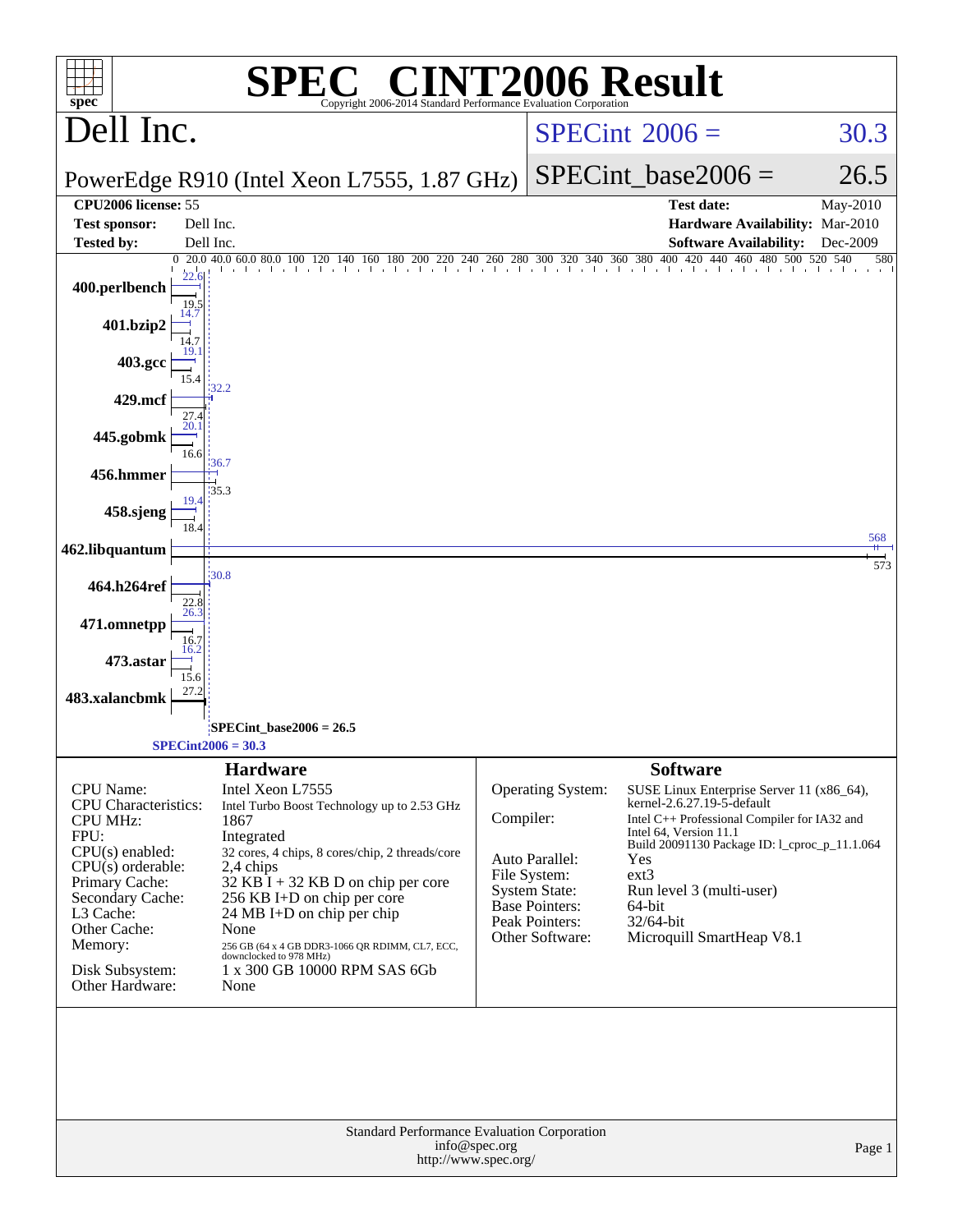

# **[SPEC CINT2006 Result](http://www.spec.org/auto/cpu2006/Docs/result-fields.html#SPECCINT2006Result)**

## Dell Inc.

### $SPECint2006 = 30.3$  $SPECint2006 = 30.3$

PowerEdge R910 (Intel Xeon L7555, 1.87 GHz)

 $SPECTnt\_base2006 = 26.5$ 

#### **[CPU2006 license:](http://www.spec.org/auto/cpu2006/Docs/result-fields.html#CPU2006license)** 55 **[Test date:](http://www.spec.org/auto/cpu2006/Docs/result-fields.html#Testdate)** May-2010

**[Test sponsor:](http://www.spec.org/auto/cpu2006/Docs/result-fields.html#Testsponsor)** Dell Inc. **[Hardware Availability:](http://www.spec.org/auto/cpu2006/Docs/result-fields.html#HardwareAvailability)** Mar-2010 **[Tested by:](http://www.spec.org/auto/cpu2006/Docs/result-fields.html#Testedby)** Dell Inc. **[Software Availability:](http://www.spec.org/auto/cpu2006/Docs/result-fields.html#SoftwareAvailability)** Dec-2009

#### **[Results Table](http://www.spec.org/auto/cpu2006/Docs/result-fields.html#ResultsTable)**

| <b>Seconds</b> | Ratio       | <b>Seconds</b> | Ratio | <b>Seconds</b> | Ratio | <b>Seconds</b> | <b>Ratio</b>         | <b>Seconds</b> | <b>Ratio</b> | <b>Seconds</b> | <b>Ratio</b> |
|----------------|-------------|----------------|-------|----------------|-------|----------------|----------------------|----------------|--------------|----------------|--------------|
| 501            | 19.5        | 501            | 19.5  | 501            | 19.5  | 432            | 22.6                 | 432            | 22.6         | 433            | 22.6         |
| 658            | 14.7        | 658            | 14.7  | 658            | 14.7  | 657            | 14.7                 | 658            | 14.7         | 656            | 14.7         |
| 524            | <u>15.4</u> | 527            | 15.3  | 524            | 15.4  | 422            | 19.1                 | 422            | <u>19.1</u>  | 423            | 19.0         |
| 332            | 27.5        | 332            | 27.4  | 333            | 27.4  | 286            | 31.9                 | <u>283</u>     | <u>32.2</u>  | 278            | 32.8         |
| 632            | 16.6        | 633            | 16.6  | 633            | 16.6  | 523            | 20.1                 | 522            | 20.1         | 523            | 20.1         |
| 262            | 35.6        | 265            | 35.3  | 265            | 35.2  | 254            | 36.7                 | 254            | 36.7         | 254            | 36.8         |
| 657            | 18.4        | 660            | 18.3  | 656            | 18.5  | 623            | 19.4                 | 623            | <u>19.4</u>  | 623            | 19.4         |
| 36.1           | 574         | 36.1           | 573   | 37.0           | 559   | 36.7           | 565                  | 36.5           | 568          | 35.7           | 580          |
| 972            | 22.8        | 961            | 23.0  | 973            | 22.7  | 721            | 30.7                 | 720            | 30.8         | 719            | 30.8         |
| 373            | 16.7        | 378            |       | 373            | 16.8  | 237            | 26.4                 | 238            | 26.3         | 240            | 26.0         |
| 451            | 15.6        | 451            | 15.6  | 451            | 15.6  | 432            | 16.2                 | 433            | 16.2         | 433            | 16.2         |
| 253            | 27.2        | 252            | 27.3  | 256            | 26.9  | 253            | 27.2                 | 252            | 27.3         | 256            | 26.9         |
|                |             |                |       | <b>Base</b>    | 16.6  |                | 1.1.1<br><b>D</b> 11 |                |              | <b>Peak</b>    |              |

Results appear in the [order in which they were run.](http://www.spec.org/auto/cpu2006/Docs/result-fields.html#RunOrder) Bold underlined text [indicates a median measurement.](http://www.spec.org/auto/cpu2006/Docs/result-fields.html#Median)

#### **[Operating System Notes](http://www.spec.org/auto/cpu2006/Docs/result-fields.html#OperatingSystemNotes)**

'ulimit -s unlimited' was used to set the stacksize to unlimited prior to run

#### **[Platform Notes](http://www.spec.org/auto/cpu2006/Docs/result-fields.html#PlatformNotes)**

BIOS Settings: Power Management = Maximum Performance (Default = Active Power Controller)

#### **[General Notes](http://www.spec.org/auto/cpu2006/Docs/result-fields.html#GeneralNotes)**

 Binaries were compiled on SLES 10 with Binutils 2.18.50.0.7.20080502 The Dell PowerEdge R910 and the Bull NovaScale R480 F2 models are electronically equivalent. The results have been measured on a Dell PowerEdge R910 model.

## **[Base Compiler Invocation](http://www.spec.org/auto/cpu2006/Docs/result-fields.html#BaseCompilerInvocation)**

[C benchmarks](http://www.spec.org/auto/cpu2006/Docs/result-fields.html#Cbenchmarks): [icc -m64](http://www.spec.org/cpu2006/results/res2010q3/cpu2006-20100621-11940.flags.html#user_CCbase_intel_icc_64bit_f346026e86af2a669e726fe758c88044)

[C++ benchmarks:](http://www.spec.org/auto/cpu2006/Docs/result-fields.html#CXXbenchmarks) [icpc -m64](http://www.spec.org/cpu2006/results/res2010q3/cpu2006-20100621-11940.flags.html#user_CXXbase_intel_icpc_64bit_fc66a5337ce925472a5c54ad6a0de310)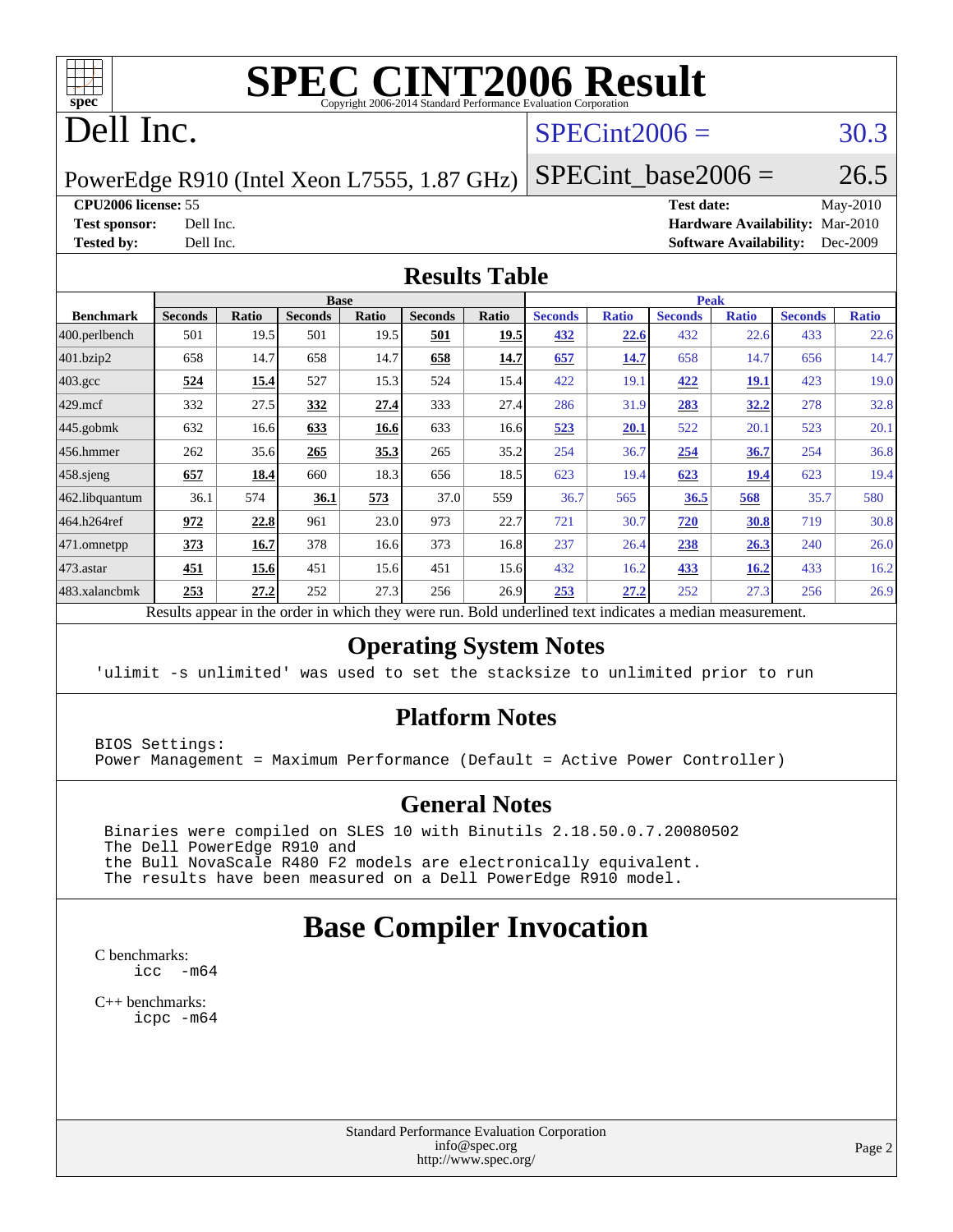

# **[SPEC CINT2006 Result](http://www.spec.org/auto/cpu2006/Docs/result-fields.html#SPECCINT2006Result)**

## Dell Inc.

 $SPECint2006 = 30.3$  $SPECint2006 = 30.3$ 

PowerEdge R910 (Intel Xeon L7555, 1.87 GHz) SPECint base2006 =  $26.5$ 

**[CPU2006 license:](http://www.spec.org/auto/cpu2006/Docs/result-fields.html#CPU2006license)** 55 **[Test date:](http://www.spec.org/auto/cpu2006/Docs/result-fields.html#Testdate)** May-2010 **[Test sponsor:](http://www.spec.org/auto/cpu2006/Docs/result-fields.html#Testsponsor)** Dell Inc. **[Hardware Availability:](http://www.spec.org/auto/cpu2006/Docs/result-fields.html#HardwareAvailability)** Mar-2010 **[Tested by:](http://www.spec.org/auto/cpu2006/Docs/result-fields.html#Testedby)** Dell Inc. **[Software Availability:](http://www.spec.org/auto/cpu2006/Docs/result-fields.html#SoftwareAvailability)** Dec-2009

#### **[Base Portability Flags](http://www.spec.org/auto/cpu2006/Docs/result-fields.html#BasePortabilityFlags)**

 400.perlbench: [-DSPEC\\_CPU\\_LP64](http://www.spec.org/cpu2006/results/res2010q3/cpu2006-20100621-11940.flags.html#b400.perlbench_basePORTABILITY_DSPEC_CPU_LP64) [-DSPEC\\_CPU\\_LINUX\\_X64](http://www.spec.org/cpu2006/results/res2010q3/cpu2006-20100621-11940.flags.html#b400.perlbench_baseCPORTABILITY_DSPEC_CPU_LINUX_X64) 401.bzip2: [-DSPEC\\_CPU\\_LP64](http://www.spec.org/cpu2006/results/res2010q3/cpu2006-20100621-11940.flags.html#suite_basePORTABILITY401_bzip2_DSPEC_CPU_LP64) 403.gcc: [-DSPEC\\_CPU\\_LP64](http://www.spec.org/cpu2006/results/res2010q3/cpu2006-20100621-11940.flags.html#suite_basePORTABILITY403_gcc_DSPEC_CPU_LP64) 429.mcf: [-DSPEC\\_CPU\\_LP64](http://www.spec.org/cpu2006/results/res2010q3/cpu2006-20100621-11940.flags.html#suite_basePORTABILITY429_mcf_DSPEC_CPU_LP64) 445.gobmk: [-DSPEC\\_CPU\\_LP64](http://www.spec.org/cpu2006/results/res2010q3/cpu2006-20100621-11940.flags.html#suite_basePORTABILITY445_gobmk_DSPEC_CPU_LP64) 456.hmmer: [-DSPEC\\_CPU\\_LP64](http://www.spec.org/cpu2006/results/res2010q3/cpu2006-20100621-11940.flags.html#suite_basePORTABILITY456_hmmer_DSPEC_CPU_LP64) 458.sjeng: [-DSPEC\\_CPU\\_LP64](http://www.spec.org/cpu2006/results/res2010q3/cpu2006-20100621-11940.flags.html#suite_basePORTABILITY458_sjeng_DSPEC_CPU_LP64) 462.libquantum: [-DSPEC\\_CPU\\_LP64](http://www.spec.org/cpu2006/results/res2010q3/cpu2006-20100621-11940.flags.html#suite_basePORTABILITY462_libquantum_DSPEC_CPU_LP64) [-DSPEC\\_CPU\\_LINUX](http://www.spec.org/cpu2006/results/res2010q3/cpu2006-20100621-11940.flags.html#b462.libquantum_baseCPORTABILITY_DSPEC_CPU_LINUX) 464.h264ref: [-DSPEC\\_CPU\\_LP64](http://www.spec.org/cpu2006/results/res2010q3/cpu2006-20100621-11940.flags.html#suite_basePORTABILITY464_h264ref_DSPEC_CPU_LP64) 471.omnetpp: [-DSPEC\\_CPU\\_LP64](http://www.spec.org/cpu2006/results/res2010q3/cpu2006-20100621-11940.flags.html#suite_basePORTABILITY471_omnetpp_DSPEC_CPU_LP64) 473.astar: [-DSPEC\\_CPU\\_LP64](http://www.spec.org/cpu2006/results/res2010q3/cpu2006-20100621-11940.flags.html#suite_basePORTABILITY473_astar_DSPEC_CPU_LP64) 483.xalancbmk: [-DSPEC\\_CPU\\_LP64](http://www.spec.org/cpu2006/results/res2010q3/cpu2006-20100621-11940.flags.html#suite_basePORTABILITY483_xalancbmk_DSPEC_CPU_LP64) [-DSPEC\\_CPU\\_LINUX](http://www.spec.org/cpu2006/results/res2010q3/cpu2006-20100621-11940.flags.html#b483.xalancbmk_baseCXXPORTABILITY_DSPEC_CPU_LINUX)

#### **[Base Optimization Flags](http://www.spec.org/auto/cpu2006/Docs/result-fields.html#BaseOptimizationFlags)**

[C benchmarks](http://www.spec.org/auto/cpu2006/Docs/result-fields.html#Cbenchmarks):

[-xSSE4.2](http://www.spec.org/cpu2006/results/res2010q3/cpu2006-20100621-11940.flags.html#user_CCbase_f-xSSE42_f91528193cf0b216347adb8b939d4107) [-ipo](http://www.spec.org/cpu2006/results/res2010q3/cpu2006-20100621-11940.flags.html#user_CCbase_f-ipo) [-O3](http://www.spec.org/cpu2006/results/res2010q3/cpu2006-20100621-11940.flags.html#user_CCbase_f-O3) [-no-prec-div](http://www.spec.org/cpu2006/results/res2010q3/cpu2006-20100621-11940.flags.html#user_CCbase_f-no-prec-div) [-static](http://www.spec.org/cpu2006/results/res2010q3/cpu2006-20100621-11940.flags.html#user_CCbase_f-static) [-parallel](http://www.spec.org/cpu2006/results/res2010q3/cpu2006-20100621-11940.flags.html#user_CCbase_f-parallel) [-opt-prefetch](http://www.spec.org/cpu2006/results/res2010q3/cpu2006-20100621-11940.flags.html#user_CCbase_f-opt-prefetch)

[C++ benchmarks:](http://www.spec.org/auto/cpu2006/Docs/result-fields.html#CXXbenchmarks)

[-xSSE4.2](http://www.spec.org/cpu2006/results/res2010q3/cpu2006-20100621-11940.flags.html#user_CXXbase_f-xSSE42_f91528193cf0b216347adb8b939d4107) [-ipo](http://www.spec.org/cpu2006/results/res2010q3/cpu2006-20100621-11940.flags.html#user_CXXbase_f-ipo) [-O3](http://www.spec.org/cpu2006/results/res2010q3/cpu2006-20100621-11940.flags.html#user_CXXbase_f-O3) [-no-prec-div](http://www.spec.org/cpu2006/results/res2010q3/cpu2006-20100621-11940.flags.html#user_CXXbase_f-no-prec-div) [-opt-prefetch](http://www.spec.org/cpu2006/results/res2010q3/cpu2006-20100621-11940.flags.html#user_CXXbase_f-opt-prefetch) [-Wl,-z,muldefs](http://www.spec.org/cpu2006/results/res2010q3/cpu2006-20100621-11940.flags.html#user_CXXbase_link_force_multiple1_74079c344b956b9658436fd1b6dd3a8a) [-L/home/cmplr/usr3/alrahate/cpu2006.1.1.ic11.1/libic11.1-64bit -lsmartheap64](http://www.spec.org/cpu2006/results/res2010q3/cpu2006-20100621-11940.flags.html#user_CXXbase_SmartHeap64_e2306cda84805d1ab360117a79ff779c)

#### **[Base Other Flags](http://www.spec.org/auto/cpu2006/Docs/result-fields.html#BaseOtherFlags)**

[C benchmarks](http://www.spec.org/auto/cpu2006/Docs/result-fields.html#Cbenchmarks):

403.gcc: [-Dalloca=\\_alloca](http://www.spec.org/cpu2006/results/res2010q3/cpu2006-20100621-11940.flags.html#b403.gcc_baseEXTRA_CFLAGS_Dalloca_be3056838c12de2578596ca5467af7f3)

## **[Peak Compiler Invocation](http://www.spec.org/auto/cpu2006/Docs/result-fields.html#PeakCompilerInvocation)**

[C benchmarks \(except as noted below\)](http://www.spec.org/auto/cpu2006/Docs/result-fields.html#Cbenchmarksexceptasnotedbelow):

[icc -m64](http://www.spec.org/cpu2006/results/res2010q3/cpu2006-20100621-11940.flags.html#user_CCpeak_intel_icc_64bit_f346026e86af2a669e726fe758c88044)

400.perlbench: [icc -m32](http://www.spec.org/cpu2006/results/res2010q3/cpu2006-20100621-11940.flags.html#user_peakCCLD400_perlbench_intel_icc_32bit_a6a621f8d50482236b970c6ac5f55f93)

429.mcf: [icc -m32](http://www.spec.org/cpu2006/results/res2010q3/cpu2006-20100621-11940.flags.html#user_peakCCLD429_mcf_intel_icc_32bit_a6a621f8d50482236b970c6ac5f55f93)

445.gobmk: [icc -m32](http://www.spec.org/cpu2006/results/res2010q3/cpu2006-20100621-11940.flags.html#user_peakCCLD445_gobmk_intel_icc_32bit_a6a621f8d50482236b970c6ac5f55f93)

464.h264ref: [icc -m32](http://www.spec.org/cpu2006/results/res2010q3/cpu2006-20100621-11940.flags.html#user_peakCCLD464_h264ref_intel_icc_32bit_a6a621f8d50482236b970c6ac5f55f93)

[C++ benchmarks \(except as noted below\):](http://www.spec.org/auto/cpu2006/Docs/result-fields.html#CXXbenchmarksexceptasnotedbelow) [icpc -m64](http://www.spec.org/cpu2006/results/res2010q3/cpu2006-20100621-11940.flags.html#user_CXXpeak_intel_icpc_64bit_fc66a5337ce925472a5c54ad6a0de310)

Continued on next page

Standard Performance Evaluation Corporation [info@spec.org](mailto:info@spec.org) <http://www.spec.org/>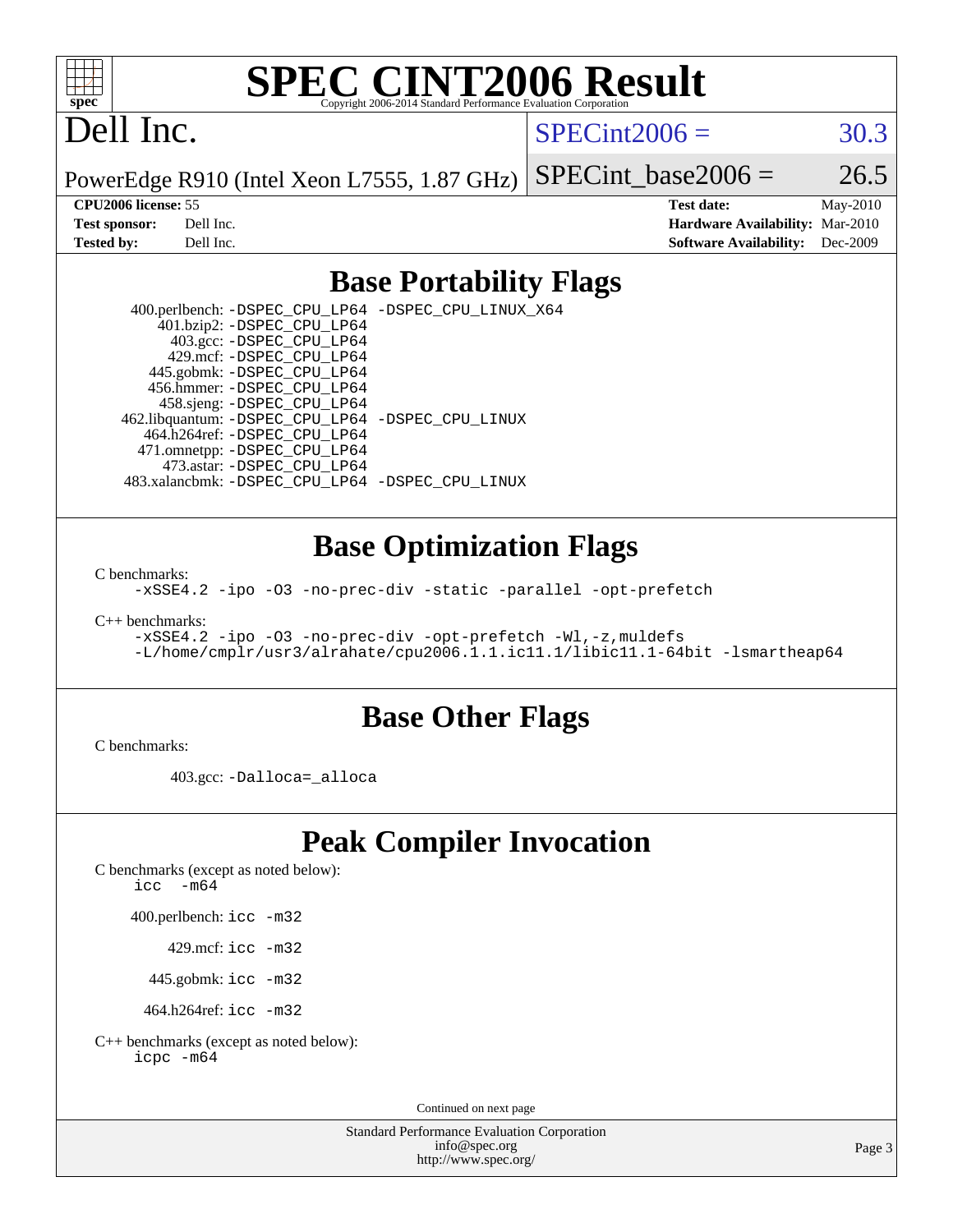# **[SPEC CINT2006 Result](http://www.spec.org/auto/cpu2006/Docs/result-fields.html#SPECCINT2006Result)**

Dell Inc.

 $SPECint2006 = 30.3$  $SPECint2006 = 30.3$ 

PowerEdge R910 (Intel Xeon L7555, 1.87 GHz) SPECint base2006 =  $26.5$ 

**[CPU2006 license:](http://www.spec.org/auto/cpu2006/Docs/result-fields.html#CPU2006license)** 55 **[Test date:](http://www.spec.org/auto/cpu2006/Docs/result-fields.html#Testdate)** May-2010 **[Test sponsor:](http://www.spec.org/auto/cpu2006/Docs/result-fields.html#Testsponsor)** Dell Inc. **[Hardware Availability:](http://www.spec.org/auto/cpu2006/Docs/result-fields.html#HardwareAvailability)** Mar-2010 **[Tested by:](http://www.spec.org/auto/cpu2006/Docs/result-fields.html#Testedby)** Dell Inc. **[Software Availability:](http://www.spec.org/auto/cpu2006/Docs/result-fields.html#SoftwareAvailability)** Dec-2009

## **[Peak Compiler Invocation \(Continued\)](http://www.spec.org/auto/cpu2006/Docs/result-fields.html#PeakCompilerInvocation)**

471.omnetpp: [icpc -m32](http://www.spec.org/cpu2006/results/res2010q3/cpu2006-20100621-11940.flags.html#user_peakCXXLD471_omnetpp_intel_icpc_32bit_4e5a5ef1a53fd332b3c49e69c3330699)

### **[Peak Portability Flags](http://www.spec.org/auto/cpu2006/Docs/result-fields.html#PeakPortabilityFlags)**

 400.perlbench: [-DSPEC\\_CPU\\_LINUX\\_IA32](http://www.spec.org/cpu2006/results/res2010q3/cpu2006-20100621-11940.flags.html#b400.perlbench_peakCPORTABILITY_DSPEC_CPU_LINUX_IA32) 401.bzip2: [-DSPEC\\_CPU\\_LP64](http://www.spec.org/cpu2006/results/res2010q3/cpu2006-20100621-11940.flags.html#suite_peakPORTABILITY401_bzip2_DSPEC_CPU_LP64)

 403.gcc: [-DSPEC\\_CPU\\_LP64](http://www.spec.org/cpu2006/results/res2010q3/cpu2006-20100621-11940.flags.html#suite_peakPORTABILITY403_gcc_DSPEC_CPU_LP64) 456.hmmer: [-DSPEC\\_CPU\\_LP64](http://www.spec.org/cpu2006/results/res2010q3/cpu2006-20100621-11940.flags.html#suite_peakPORTABILITY456_hmmer_DSPEC_CPU_LP64) 458.sjeng: [-DSPEC\\_CPU\\_LP64](http://www.spec.org/cpu2006/results/res2010q3/cpu2006-20100621-11940.flags.html#suite_peakPORTABILITY458_sjeng_DSPEC_CPU_LP64) 462.libquantum: [-DSPEC\\_CPU\\_LP64](http://www.spec.org/cpu2006/results/res2010q3/cpu2006-20100621-11940.flags.html#suite_peakPORTABILITY462_libquantum_DSPEC_CPU_LP64) [-DSPEC\\_CPU\\_LINUX](http://www.spec.org/cpu2006/results/res2010q3/cpu2006-20100621-11940.flags.html#b462.libquantum_peakCPORTABILITY_DSPEC_CPU_LINUX) 473.astar: [-DSPEC\\_CPU\\_LP64](http://www.spec.org/cpu2006/results/res2010q3/cpu2006-20100621-11940.flags.html#suite_peakPORTABILITY473_astar_DSPEC_CPU_LP64) 483.xalancbmk: [-DSPEC\\_CPU\\_LP64](http://www.spec.org/cpu2006/results/res2010q3/cpu2006-20100621-11940.flags.html#suite_peakPORTABILITY483_xalancbmk_DSPEC_CPU_LP64) [-DSPEC\\_CPU\\_LINUX](http://www.spec.org/cpu2006/results/res2010q3/cpu2006-20100621-11940.flags.html#b483.xalancbmk_peakCXXPORTABILITY_DSPEC_CPU_LINUX)

## **[Peak Optimization Flags](http://www.spec.org/auto/cpu2006/Docs/result-fields.html#PeakOptimizationFlags)**

[C benchmarks](http://www.spec.org/auto/cpu2006/Docs/result-fields.html#Cbenchmarks):

 400.perlbench: [-xSSE4.2](http://www.spec.org/cpu2006/results/res2010q3/cpu2006-20100621-11940.flags.html#user_peakPASS2_CFLAGSPASS2_LDCFLAGS400_perlbench_f-xSSE42_f91528193cf0b216347adb8b939d4107)(pass 2) [-prof-gen](http://www.spec.org/cpu2006/results/res2010q3/cpu2006-20100621-11940.flags.html#user_peakPASS1_CFLAGSPASS1_LDCFLAGS400_perlbench_prof_gen_e43856698f6ca7b7e442dfd80e94a8fc)(pass 1) [-ipo](http://www.spec.org/cpu2006/results/res2010q3/cpu2006-20100621-11940.flags.html#user_peakPASS2_CFLAGSPASS2_LDCFLAGS400_perlbench_f-ipo)(pass 2) [-O3](http://www.spec.org/cpu2006/results/res2010q3/cpu2006-20100621-11940.flags.html#user_peakPASS2_CFLAGSPASS2_LDCFLAGS400_perlbench_f-O3)(pass 2) [-no-prec-div](http://www.spec.org/cpu2006/results/res2010q3/cpu2006-20100621-11940.flags.html#user_peakPASS2_CFLAGSPASS2_LDCFLAGS400_perlbench_f-no-prec-div)(pass 2) [-static](http://www.spec.org/cpu2006/results/res2010q3/cpu2006-20100621-11940.flags.html#user_peakPASS2_CFLAGSPASS2_LDCFLAGS400_perlbench_f-static)(pass 2) [-prof-use](http://www.spec.org/cpu2006/results/res2010q3/cpu2006-20100621-11940.flags.html#user_peakPASS2_CFLAGSPASS2_LDCFLAGS400_perlbench_prof_use_bccf7792157ff70d64e32fe3e1250b55)(pass 2) [-ansi-alias](http://www.spec.org/cpu2006/results/res2010q3/cpu2006-20100621-11940.flags.html#user_peakCOPTIMIZE400_perlbench_f-ansi-alias) [-opt-prefetch](http://www.spec.org/cpu2006/results/res2010q3/cpu2006-20100621-11940.flags.html#user_peakCOPTIMIZE400_perlbench_f-opt-prefetch) 401.bzip2: [-xSSE4.2](http://www.spec.org/cpu2006/results/res2010q3/cpu2006-20100621-11940.flags.html#user_peakPASS2_CFLAGSPASS2_LDCFLAGS401_bzip2_f-xSSE42_f91528193cf0b216347adb8b939d4107)(pass 2) [-prof-gen](http://www.spec.org/cpu2006/results/res2010q3/cpu2006-20100621-11940.flags.html#user_peakPASS1_CFLAGSPASS1_LDCFLAGS401_bzip2_prof_gen_e43856698f6ca7b7e442dfd80e94a8fc)(pass 1) [-ipo](http://www.spec.org/cpu2006/results/res2010q3/cpu2006-20100621-11940.flags.html#user_peakPASS2_CFLAGSPASS2_LDCFLAGS401_bzip2_f-ipo)(pass 2) [-O3](http://www.spec.org/cpu2006/results/res2010q3/cpu2006-20100621-11940.flags.html#user_peakPASS2_CFLAGSPASS2_LDCFLAGS401_bzip2_f-O3)(pass 2) [-no-prec-div](http://www.spec.org/cpu2006/results/res2010q3/cpu2006-20100621-11940.flags.html#user_peakCOPTIMIZEPASS2_CFLAGSPASS2_LDCFLAGS401_bzip2_f-no-prec-div) [-static](http://www.spec.org/cpu2006/results/res2010q3/cpu2006-20100621-11940.flags.html#user_peakPASS2_CFLAGSPASS2_LDCFLAGS401_bzip2_f-static)(pass 2) [-prof-use](http://www.spec.org/cpu2006/results/res2010q3/cpu2006-20100621-11940.flags.html#user_peakPASS2_CFLAGSPASS2_LDCFLAGS401_bzip2_prof_use_bccf7792157ff70d64e32fe3e1250b55)(pass 2) [-auto-ilp32](http://www.spec.org/cpu2006/results/res2010q3/cpu2006-20100621-11940.flags.html#user_peakCOPTIMIZE401_bzip2_f-auto-ilp32) [-opt-prefetch](http://www.spec.org/cpu2006/results/res2010q3/cpu2006-20100621-11940.flags.html#user_peakCOPTIMIZE401_bzip2_f-opt-prefetch) [-ansi-alias](http://www.spec.org/cpu2006/results/res2010q3/cpu2006-20100621-11940.flags.html#user_peakCOPTIMIZE401_bzip2_f-ansi-alias) 403.gcc: [-xSSE4.2](http://www.spec.org/cpu2006/results/res2010q3/cpu2006-20100621-11940.flags.html#user_peakCOPTIMIZE403_gcc_f-xSSE42_f91528193cf0b216347adb8b939d4107) [-ipo](http://www.spec.org/cpu2006/results/res2010q3/cpu2006-20100621-11940.flags.html#user_peakCOPTIMIZE403_gcc_f-ipo) [-O3](http://www.spec.org/cpu2006/results/res2010q3/cpu2006-20100621-11940.flags.html#user_peakCOPTIMIZE403_gcc_f-O3) [-no-prec-div](http://www.spec.org/cpu2006/results/res2010q3/cpu2006-20100621-11940.flags.html#user_peakCOPTIMIZE403_gcc_f-no-prec-div) [-static](http://www.spec.org/cpu2006/results/res2010q3/cpu2006-20100621-11940.flags.html#user_peakCOPTIMIZE403_gcc_f-static) [-inline-calloc](http://www.spec.org/cpu2006/results/res2010q3/cpu2006-20100621-11940.flags.html#user_peakCOPTIMIZE403_gcc_f-inline-calloc) [-opt-malloc-options=3](http://www.spec.org/cpu2006/results/res2010q3/cpu2006-20100621-11940.flags.html#user_peakCOPTIMIZE403_gcc_f-opt-malloc-options_13ab9b803cf986b4ee62f0a5998c2238) [-auto-ilp32](http://www.spec.org/cpu2006/results/res2010q3/cpu2006-20100621-11940.flags.html#user_peakCOPTIMIZE403_gcc_f-auto-ilp32) 429.mcf: [-xSSE4.2](http://www.spec.org/cpu2006/results/res2010q3/cpu2006-20100621-11940.flags.html#user_peakCOPTIMIZE429_mcf_f-xSSE42_f91528193cf0b216347adb8b939d4107) [-ipo](http://www.spec.org/cpu2006/results/res2010q3/cpu2006-20100621-11940.flags.html#user_peakCOPTIMIZE429_mcf_f-ipo) [-O3](http://www.spec.org/cpu2006/results/res2010q3/cpu2006-20100621-11940.flags.html#user_peakCOPTIMIZE429_mcf_f-O3) [-no-prec-div](http://www.spec.org/cpu2006/results/res2010q3/cpu2006-20100621-11940.flags.html#user_peakCOPTIMIZE429_mcf_f-no-prec-div) [-static](http://www.spec.org/cpu2006/results/res2010q3/cpu2006-20100621-11940.flags.html#user_peakCOPTIMIZE429_mcf_f-static) [-opt-prefetch](http://www.spec.org/cpu2006/results/res2010q3/cpu2006-20100621-11940.flags.html#user_peakCOPTIMIZE429_mcf_f-opt-prefetch) 445.gobmk: [-xSSE4.2](http://www.spec.org/cpu2006/results/res2010q3/cpu2006-20100621-11940.flags.html#user_peakPASS2_CFLAGSPASS2_LDCFLAGS445_gobmk_f-xSSE42_f91528193cf0b216347adb8b939d4107)(pass 2) [-prof-gen](http://www.spec.org/cpu2006/results/res2010q3/cpu2006-20100621-11940.flags.html#user_peakPASS1_CFLAGSPASS1_LDCFLAGS445_gobmk_prof_gen_e43856698f6ca7b7e442dfd80e94a8fc)(pass 1) [-prof-use](http://www.spec.org/cpu2006/results/res2010q3/cpu2006-20100621-11940.flags.html#user_peakPASS2_CFLAGSPASS2_LDCFLAGS445_gobmk_prof_use_bccf7792157ff70d64e32fe3e1250b55)(pass 2) [-O2](http://www.spec.org/cpu2006/results/res2010q3/cpu2006-20100621-11940.flags.html#user_peakCOPTIMIZE445_gobmk_f-O2) [-ipo](http://www.spec.org/cpu2006/results/res2010q3/cpu2006-20100621-11940.flags.html#user_peakCOPTIMIZE445_gobmk_f-ipo) [-no-prec-div](http://www.spec.org/cpu2006/results/res2010q3/cpu2006-20100621-11940.flags.html#user_peakCOPTIMIZE445_gobmk_f-no-prec-div) [-ansi-alias](http://www.spec.org/cpu2006/results/res2010q3/cpu2006-20100621-11940.flags.html#user_peakCOPTIMIZE445_gobmk_f-ansi-alias) 456.hmmer: [-xSSE4.2](http://www.spec.org/cpu2006/results/res2010q3/cpu2006-20100621-11940.flags.html#user_peakCOPTIMIZE456_hmmer_f-xSSE42_f91528193cf0b216347adb8b939d4107) [-ipo](http://www.spec.org/cpu2006/results/res2010q3/cpu2006-20100621-11940.flags.html#user_peakCOPTIMIZE456_hmmer_f-ipo) [-O3](http://www.spec.org/cpu2006/results/res2010q3/cpu2006-20100621-11940.flags.html#user_peakCOPTIMIZE456_hmmer_f-O3) [-no-prec-div](http://www.spec.org/cpu2006/results/res2010q3/cpu2006-20100621-11940.flags.html#user_peakCOPTIMIZE456_hmmer_f-no-prec-div) [-static](http://www.spec.org/cpu2006/results/res2010q3/cpu2006-20100621-11940.flags.html#user_peakCOPTIMIZE456_hmmer_f-static) [-unroll2](http://www.spec.org/cpu2006/results/res2010q3/cpu2006-20100621-11940.flags.html#user_peakCOPTIMIZE456_hmmer_f-unroll_784dae83bebfb236979b41d2422d7ec2) [-ansi-alias](http://www.spec.org/cpu2006/results/res2010q3/cpu2006-20100621-11940.flags.html#user_peakCOPTIMIZE456_hmmer_f-ansi-alias) [-auto-ilp32](http://www.spec.org/cpu2006/results/res2010q3/cpu2006-20100621-11940.flags.html#user_peakCOPTIMIZE456_hmmer_f-auto-ilp32) 458.sjeng: [-xSSE4.2](http://www.spec.org/cpu2006/results/res2010q3/cpu2006-20100621-11940.flags.html#user_peakPASS2_CFLAGSPASS2_LDCFLAGS458_sjeng_f-xSSE42_f91528193cf0b216347adb8b939d4107)(pass 2) [-prof-gen](http://www.spec.org/cpu2006/results/res2010q3/cpu2006-20100621-11940.flags.html#user_peakPASS1_CFLAGSPASS1_LDCFLAGS458_sjeng_prof_gen_e43856698f6ca7b7e442dfd80e94a8fc)(pass 1) [-ipo](http://www.spec.org/cpu2006/results/res2010q3/cpu2006-20100621-11940.flags.html#user_peakPASS2_CFLAGSPASS2_LDCFLAGS458_sjeng_f-ipo)(pass 2) [-O3](http://www.spec.org/cpu2006/results/res2010q3/cpu2006-20100621-11940.flags.html#user_peakPASS2_CFLAGSPASS2_LDCFLAGS458_sjeng_f-O3)(pass 2) [-no-prec-div](http://www.spec.org/cpu2006/results/res2010q3/cpu2006-20100621-11940.flags.html#user_peakPASS2_CFLAGSPASS2_LDCFLAGS458_sjeng_f-no-prec-div)(pass 2) [-static](http://www.spec.org/cpu2006/results/res2010q3/cpu2006-20100621-11940.flags.html#user_peakPASS2_CFLAGSPASS2_LDCFLAGS458_sjeng_f-static)(pass 2) [-prof-use](http://www.spec.org/cpu2006/results/res2010q3/cpu2006-20100621-11940.flags.html#user_peakPASS2_CFLAGSPASS2_LDCFLAGS458_sjeng_prof_use_bccf7792157ff70d64e32fe3e1250b55)(pass 2) [-unroll4](http://www.spec.org/cpu2006/results/res2010q3/cpu2006-20100621-11940.flags.html#user_peakCOPTIMIZE458_sjeng_f-unroll_4e5e4ed65b7fd20bdcd365bec371b81f) 462.libquantum: [-xSSE4.2](http://www.spec.org/cpu2006/results/res2010q3/cpu2006-20100621-11940.flags.html#user_peakCOPTIMIZE462_libquantum_f-xSSE42_f91528193cf0b216347adb8b939d4107) [-ipo](http://www.spec.org/cpu2006/results/res2010q3/cpu2006-20100621-11940.flags.html#user_peakCOPTIMIZE462_libquantum_f-ipo) [-O3](http://www.spec.org/cpu2006/results/res2010q3/cpu2006-20100621-11940.flags.html#user_peakCOPTIMIZE462_libquantum_f-O3) [-no-prec-div](http://www.spec.org/cpu2006/results/res2010q3/cpu2006-20100621-11940.flags.html#user_peakCOPTIMIZE462_libquantum_f-no-prec-div) [-static](http://www.spec.org/cpu2006/results/res2010q3/cpu2006-20100621-11940.flags.html#user_peakCOPTIMIZE462_libquantum_f-static) [-parallel](http://www.spec.org/cpu2006/results/res2010q3/cpu2006-20100621-11940.flags.html#user_peakCOPTIMIZE462_libquantum_f-parallel) [-opt-prefetch](http://www.spec.org/cpu2006/results/res2010q3/cpu2006-20100621-11940.flags.html#user_peakCOPTIMIZE462_libquantum_f-opt-prefetch) [-par-schedule-static=32768](http://www.spec.org/cpu2006/results/res2010q3/cpu2006-20100621-11940.flags.html#user_peakCOPTIMIZE462_libquantum_f-par-schedule_9386bcd99ba64e99ee01d1aafefddd14) [-ansi-alias](http://www.spec.org/cpu2006/results/res2010q3/cpu2006-20100621-11940.flags.html#user_peakCOPTIMIZE462_libquantum_f-ansi-alias) 464.h264ref: [-xSSE4.2](http://www.spec.org/cpu2006/results/res2010q3/cpu2006-20100621-11940.flags.html#user_peakPASS2_CFLAGSPASS2_LDCFLAGS464_h264ref_f-xSSE42_f91528193cf0b216347adb8b939d4107)(pass 2) [-prof-gen](http://www.spec.org/cpu2006/results/res2010q3/cpu2006-20100621-11940.flags.html#user_peakPASS1_CFLAGSPASS1_LDCFLAGS464_h264ref_prof_gen_e43856698f6ca7b7e442dfd80e94a8fc)(pass 1) [-ipo](http://www.spec.org/cpu2006/results/res2010q3/cpu2006-20100621-11940.flags.html#user_peakPASS2_CFLAGSPASS2_LDCFLAGS464_h264ref_f-ipo)(pass 2) [-O3](http://www.spec.org/cpu2006/results/res2010q3/cpu2006-20100621-11940.flags.html#user_peakPASS2_CFLAGSPASS2_LDCFLAGS464_h264ref_f-O3)(pass 2) [-no-prec-div](http://www.spec.org/cpu2006/results/res2010q3/cpu2006-20100621-11940.flags.html#user_peakPASS2_CFLAGSPASS2_LDCFLAGS464_h264ref_f-no-prec-div)(pass 2) [-static](http://www.spec.org/cpu2006/results/res2010q3/cpu2006-20100621-11940.flags.html#user_peakPASS2_CFLAGSPASS2_LDCFLAGS464_h264ref_f-static)(pass 2) [-prof-use](http://www.spec.org/cpu2006/results/res2010q3/cpu2006-20100621-11940.flags.html#user_peakPASS2_CFLAGSPASS2_LDCFLAGS464_h264ref_prof_use_bccf7792157ff70d64e32fe3e1250b55)(pass 2) [-unroll2](http://www.spec.org/cpu2006/results/res2010q3/cpu2006-20100621-11940.flags.html#user_peakCOPTIMIZE464_h264ref_f-unroll_784dae83bebfb236979b41d2422d7ec2) [-ansi-alias](http://www.spec.org/cpu2006/results/res2010q3/cpu2006-20100621-11940.flags.html#user_peakCOPTIMIZE464_h264ref_f-ansi-alias)

Continued on next page

Standard Performance Evaluation Corporation [info@spec.org](mailto:info@spec.org) <http://www.spec.org/>